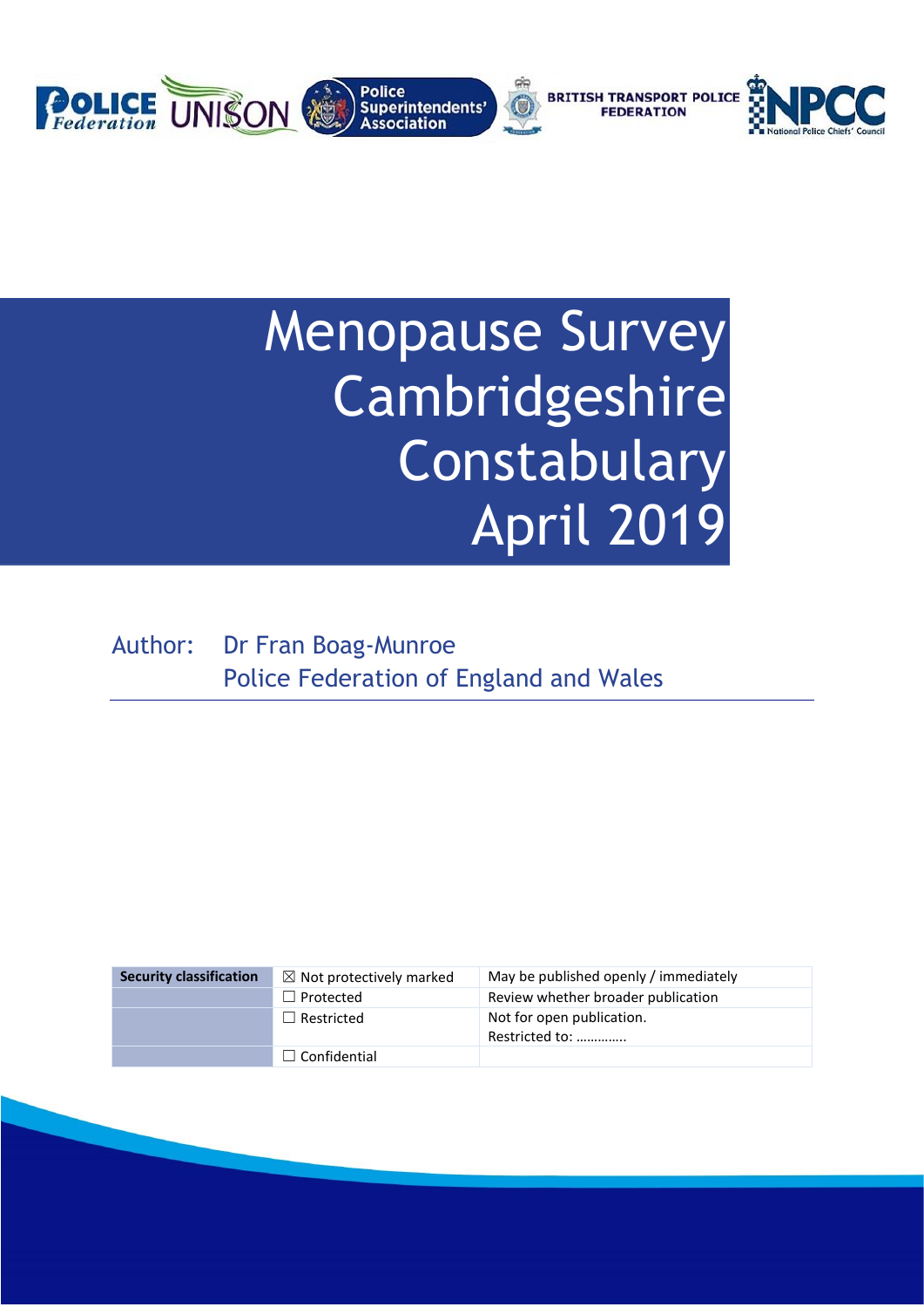### **Contents**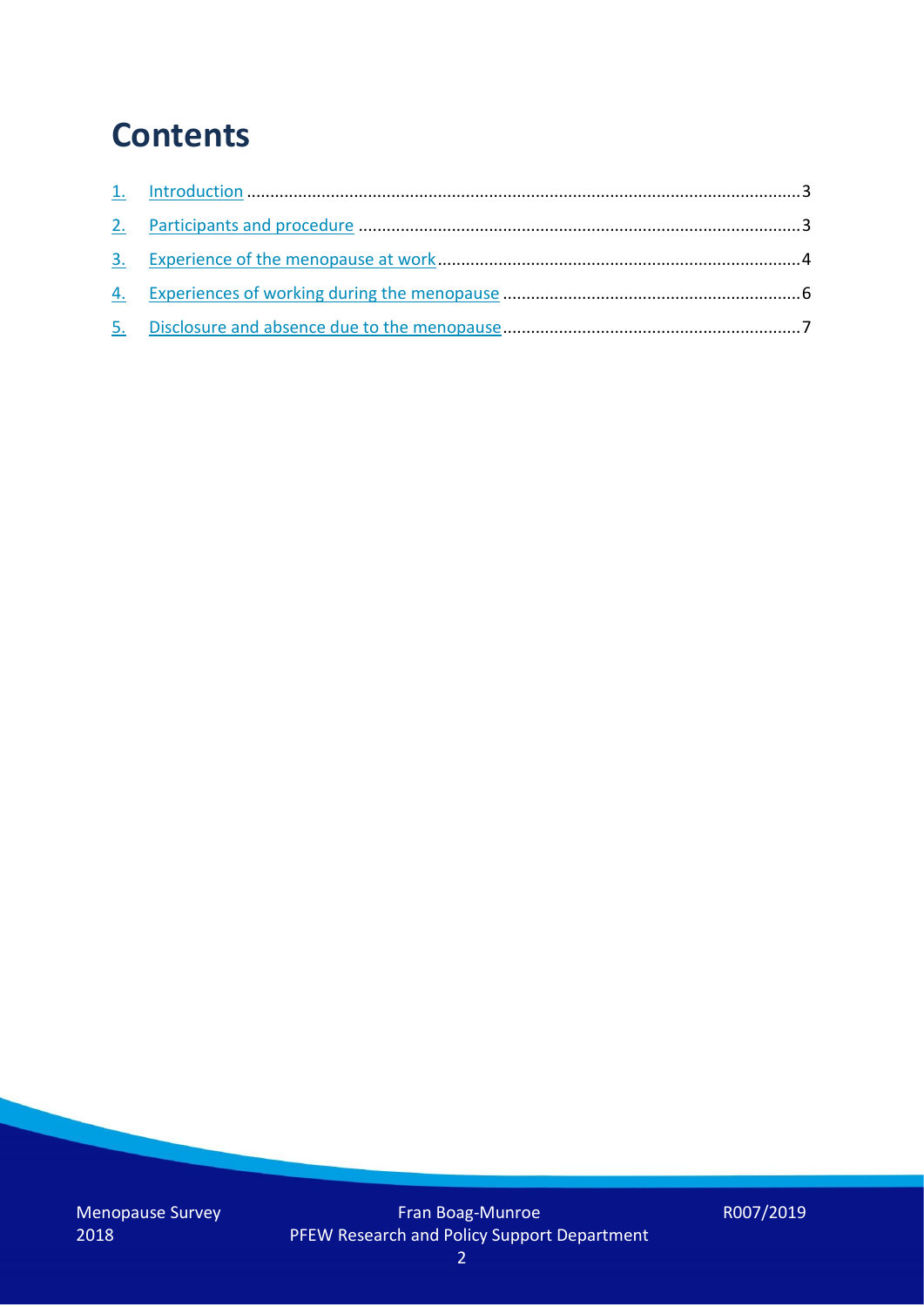### **1. Introduction**

The Menopause Survey was the first of its kind to examine the experiences and awareness of the menopause amongst police officers and police staff at a national level in England and Wales. In particular, it looked at the experiences of individuals who have either gone through or are going through the menopause, as well as the experiences and awareness of managers and supervisors in terms of supporting individuals who are going through the menopause.

This report provides an overview of some of the key findings from the survey for Cambridgeshire Constabulary.

#### **2. Participants and procedure**

Overall 121 responses were received from respondents in Cambridgeshire Constabulary. 56% of responses were from police officers and 43% were from police staff.

75 respondents completed questions about their experiences of the menopause at work. 42 respondents answered questions relevant to line managers and supervisors (there was an overlap of 20 respondents who completed both sets of questions). A further 24 responses were received from other respondents within Cambridgeshire Constabulary (i.e. respondents without personal experience of the menopause or managerial responsibilities.

This report only provides a summary of responses to questions about the experience of the menopause at work. Due to the smaller number of respondents who answered questions relevant to line managers or questions relevant to individuals who do not have personal experience of the menopause, these responses have not been reported below, however they have been included within the national statistics.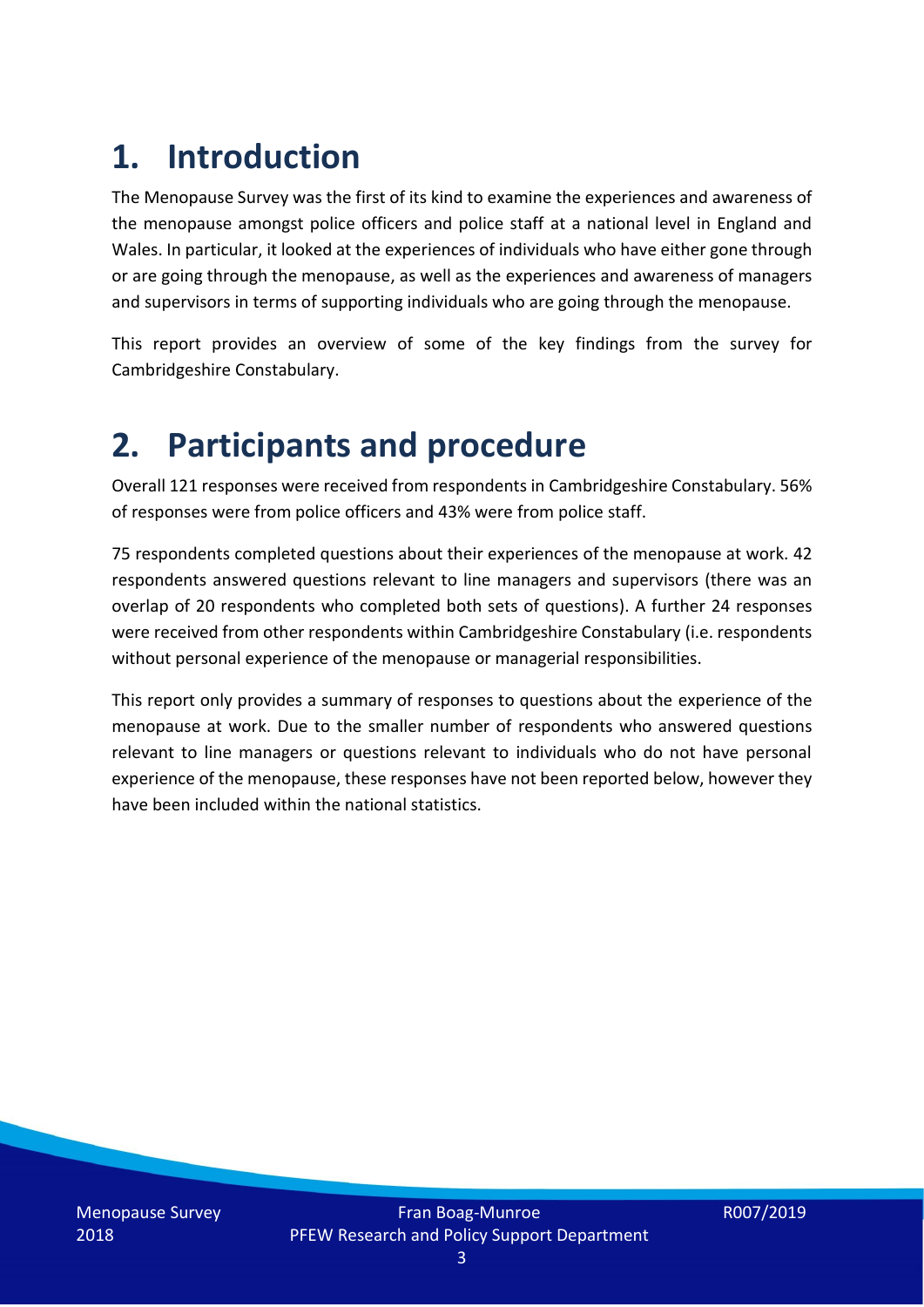#### **3. Experience of the menopause at work**

67% of respondents in Cambridgeshire Constabulary said that symptoms of the menopause were either moderately or extremely problematic. This is lower than the national average, where 76% of respondents reported that symptoms of the menopause were moderately or extremely problematic.



Respondents were asked about the aspects of their working environment that made coping with symptoms of the menopause moderately or extremely difficult. The proportion of respondents in Cambridgeshire Constabulary who reported that these aspects of their working environment made coping moderately or extremely difficult are presented in Table 1 below, along with the corresponding proportions for the country as a whole.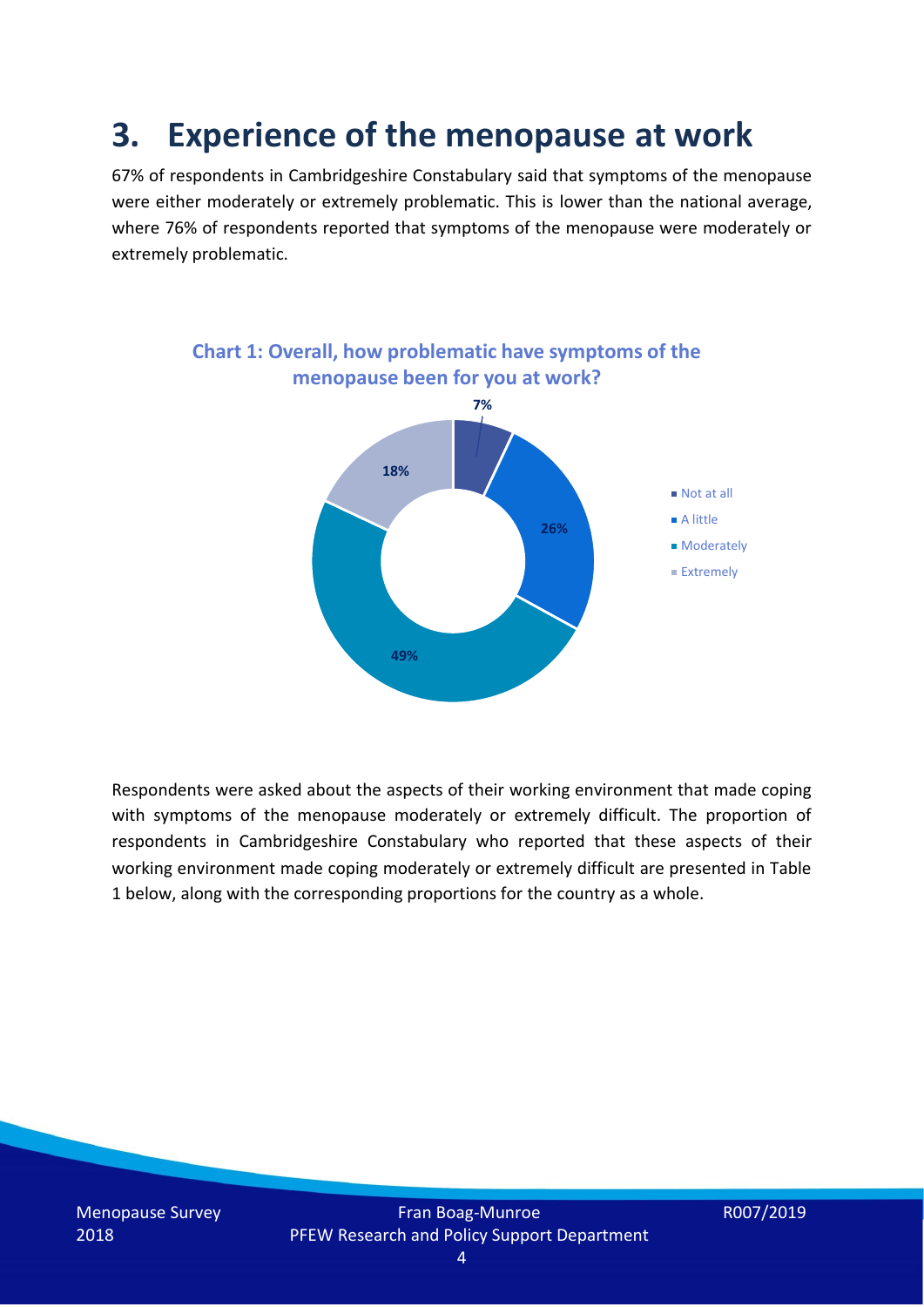|                                   | <b>Cambridgeshire</b><br><b>Constabulary</b> | <b>National Sample</b> |
|-----------------------------------|----------------------------------------------|------------------------|
| <b>Recalling detailed</b>         | 41%                                          | 50%                    |
| <b>information</b>                |                                              |                        |
| <b>Having to work shifts</b>      | 37%                                          | 33%                    |
| <b>Having fixed working hours</b> | 21%                                          | 20%                    |
| The temperature of your           | 63%                                          | 61%                    |
| working environment               |                                              |                        |
| <b>Inadequate opportunity to</b>  | 55%                                          | 57%                    |
| control ventilation in your       |                                              |                        |
| working environment               |                                              |                        |
| Inadequate access to toilet       | 12%                                          | 16%                    |
| <b>facilities</b>                 |                                              |                        |
| <b>Shared offices/workspaces</b>  | 23%                                          | 27%                    |
| The physical demands of           | 26%                                          | 26%                    |
| the job                           |                                              |                        |
| The design of uniforms            | 23%                                          | 23%                    |
| The pressure of tight             | 26%                                          | 32%                    |
| deadlines                         |                                              |                        |
| <b>Your workload</b>              | 28%                                          | 38%                    |
| <b>Not being office-based</b>     | 8%                                           | 9%                     |
| <b>Having to make difficult</b>   | 23%                                          | 26%                    |
| decisions within your job         |                                              |                        |
| <b>Having to attend formal</b>    | 20%                                          | 18%                    |
| meetings                          |                                              |                        |
| <b>Having to maintain your</b>    | 26%                                          | 18%                    |
| position for long periods         |                                              |                        |
| without relief                    |                                              |                        |

Table 1: Aspects of the working environment (where applicable) that made coping with symptoms of the menopause moderately or extremely difficult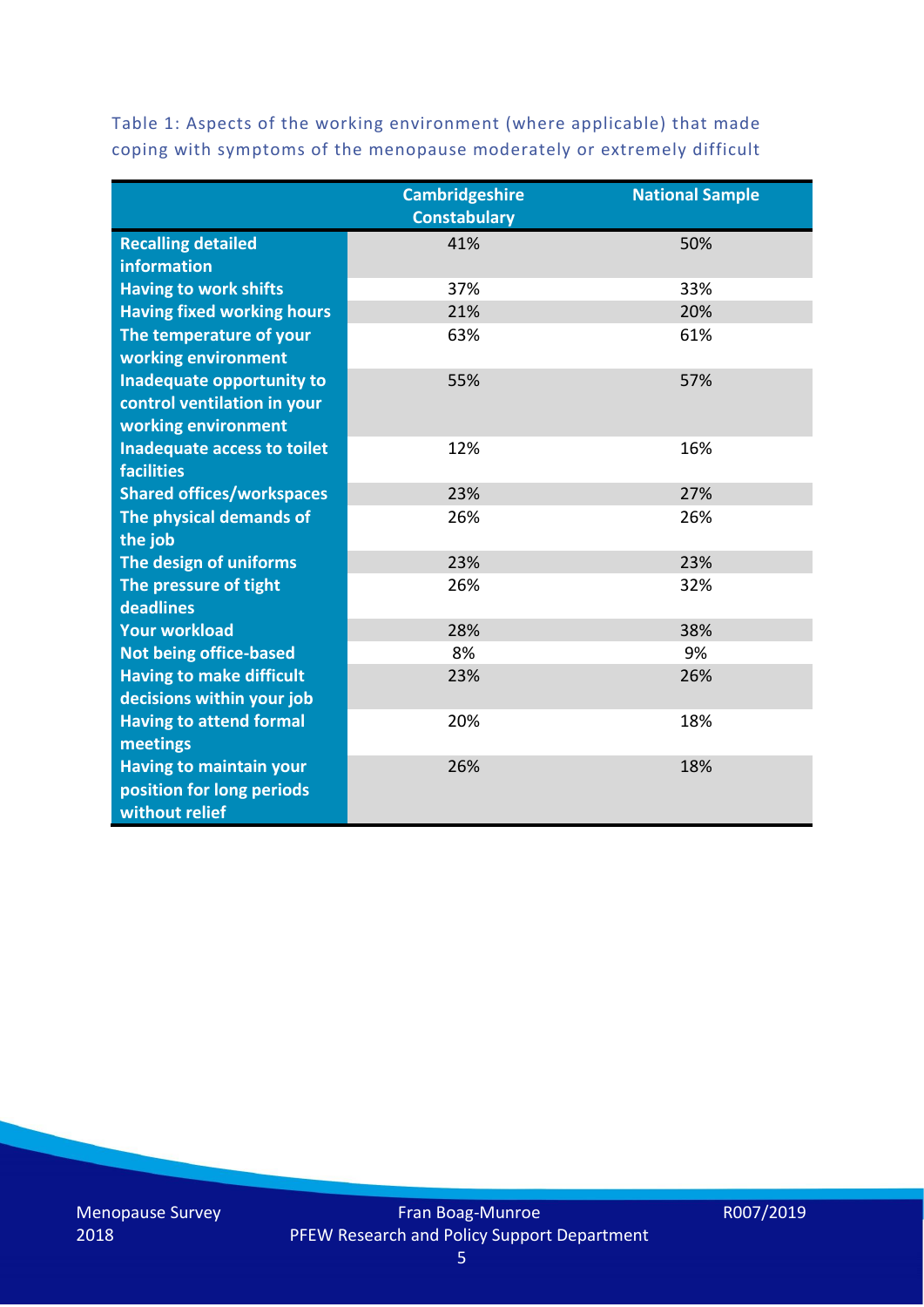### **4. Experiences of working during the**

#### **menopause**

36% of respondents in Cambridgeshire Constabulary said that they felt that their job performance had been negatively affected by the menopause. This is lower than the national sample, where 46% felt that their job performance had been negatively affected by the menopause.

5% of respondents felt that the menopause had negatively affected their manager's and colleagues' views on their competence at work. Within the national sample, 21% of respondents who had either gone through or were going through the menopause felt this way.

13% of respondents in Cambridgeshire Constabulary said that they had considered leaving because they have found it difficult to deal with the menopause at work. This is lower than the national average, where 20% of respondents said that they had considered leaving as a result of the menopause.



#### **Chart 2: Experiences of work as a result of the menopause**